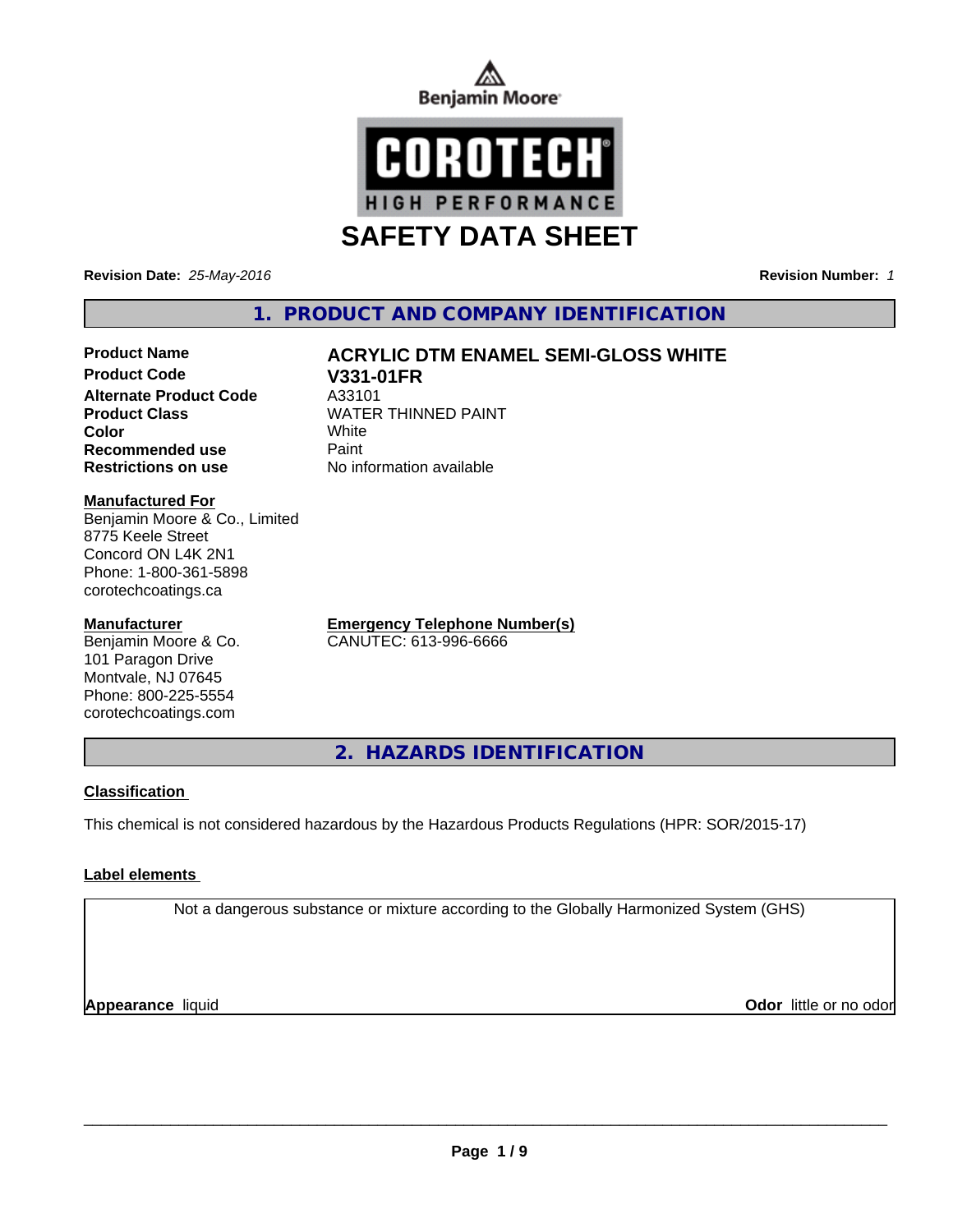## **Other information**

No information available

# **3. COMPOSITION INFORMATION ON COMPONENTS**

| <b>Chemical Name</b>                                                         | <b>CAS-No</b>  | Weight % (max) |
|------------------------------------------------------------------------------|----------------|----------------|
| Titanium dioxide                                                             | 13463-67-7     | $10 - 30%$     |
| Diethylene glycol monoethyl ether                                            | $111 - 90 - 0$ | - 5%           |
| Kaolin                                                                       | 1332-58-7      | - 5%           |
| Propanoic acid, 2-methyl-, monoester with<br>2,2,4-trimethyl-1,3-pentanediol | 25265-77-4     | $1 - 5%$       |
| Ethanol, 2-(2-butoxyethoxy)-                                                 | 112-34-5       | $-5%$          |
| Zinc phosphate                                                               | 7779-90-0      | $0.25 - 0.5%$  |
| Zinc oxide                                                                   | 1314-13-2      | $0.1 - 0.25%$  |

|                                        | 4. FIRST AID MEASURES                                                                              |  |  |
|----------------------------------------|----------------------------------------------------------------------------------------------------|--|--|
| <b>General Advice</b>                  | No hazards which require special first aid measures.                                               |  |  |
| <b>Eye Contact</b>                     | Rinse thoroughly with plenty of water for at least 15<br>minutes and consult a physician.          |  |  |
| <b>Skin Contact</b>                    | Wash off immediately with soap and plenty of water<br>removing all contaminated clothes and shoes. |  |  |
| <b>Inhalation</b>                      | Move to fresh air. If symptoms persist, call a physician.                                          |  |  |
| Ingestion                              | Clean mouth with water and afterwards drink plenty of<br>water. Consult a physician if necessary.  |  |  |
| <b>Most Important Symptoms/Effects</b> | None known.                                                                                        |  |  |
| <b>Notes To Physician</b>              | Treat symptomatically.                                                                             |  |  |
| 5. FIRE-FIGHTING MEASURES              |                                                                                                    |  |  |
| <b>Suitable Extinguishing Media</b>    | Use extinguishing measures that are appropriate to local                                           |  |  |

**Protective Equipment And Precautions For Firefighters**

**Sensitivity To Mechanical Impact** No

**Sensitivity To Static Discharge** No

**Flash Point Data Flash Point (°F)**<br> **Flash Point (°C)**<br> **Flash Point (°C)**<br> **CO Flash Point (°C) Flash Point Method** Not applicable

circumstances and the surrounding environment.

As in any fire, wear self-contained breathing apparatus pressure-demand, MSHA/NIOSH (approved or equivalent) and full protective gear.

**Specific Hazards Arising From The Chemical Closed containers may rupture if exposed to fire or** extreme heat.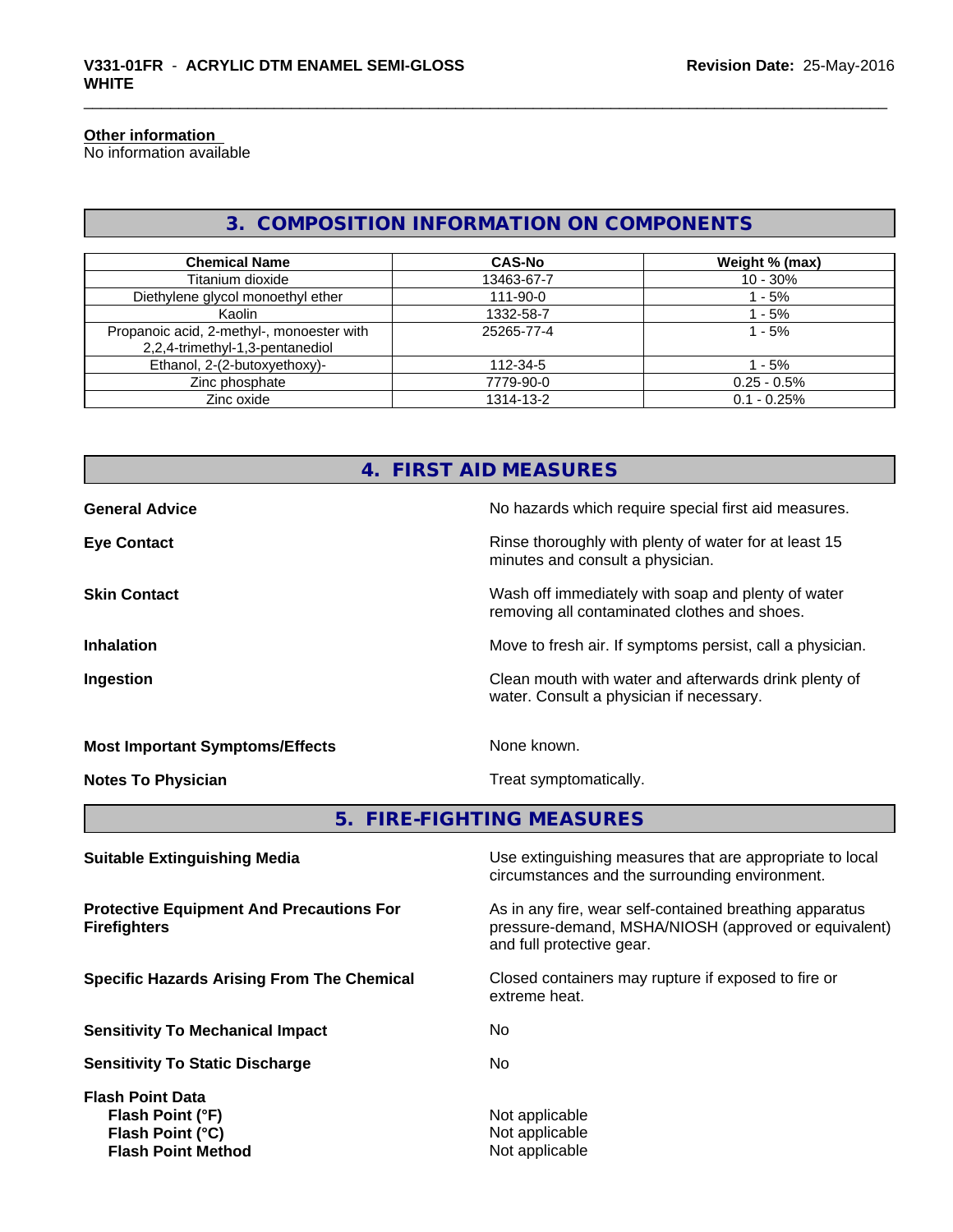# **Flammability Limits In Air**

**Lower Explosion Limit** Not applicable **Upper Explosion Limit** Not applicable

**NFPA Health:** 1 **Flammability:** 0 **Instability:** 0 **Special:** Not Applicable

#### **NFPA Legend**

- 0 Not Hazardous
- 1 Slightly
- 2 Moderate
- 3 High
- 4 Severe

*The ratings assigned are only suggested ratings, the contractor/employer has ultimate responsibilities for NFPA ratings where this system is used.*

*Additional information regarding the NFPA rating system is available from the National Fire Protection Agency (NFPA) at www.nfpa.org.*

# **6. ACCIDENTAL RELEASE MEASURES**

**Personal Precautions Precautions Personal Precautions Avoid contact with skin, eyes and clothing. Ensure** 

adequate ventilation.

**Other Information Department Information Department Intervent further leakage or spillage if safe to do so.** 

**Environmental Precautions** See Section 12 for additional Ecological Information.

**Methods For Clean-Up Example 20 All 20 All 20 All 20 All 20 All 20 Soak up with inert absorbent material. Sweep up and** shovel into suitable containers for disposal.

# **7. HANDLING AND STORAGE**

**Handling Handling Avoid contact with skin, eyes and clothing. Avoid breathing Handling Avoid breathing Avoid breathing** vapors, spray mists or sanding dust. In case of insufficient ventilation, wear suitable respiratory equipment.

**Storage Keep container tightly closed. Keep out of the reach of Keep** container tightly closed. Keep out of the reach of children.

**Incompatible Materials** Noinformation available

**8. EXPOSURE CONTROLS / PERSONAL PROTECTION**

# **Exposure Limits**

| <b>Chemical Name</b>         | <b>ACGIH</b>             | <b>Alberta</b>           | <b>British Columbia</b>  | <b>Ontario</b>           | Quebec                      |
|------------------------------|--------------------------|--------------------------|--------------------------|--------------------------|-----------------------------|
| Titanium dioxide             | 10 $mq/m3$ - TWA         | 10 mg/m $3$ - TWA        | 10 mg/m $3$ - TWA        | 10 mg/m $3$ - TWA        | 10 mg/m $3$ - TWAEV         |
|                              |                          |                          | $3 \text{ mg/m}^3$ - TWA |                          |                             |
| Diethylene glycol monoethyl  | N/E                      | N/E                      | N/E                      | 30 ppm - TWA             | N/E                         |
| ether                        |                          |                          |                          | 165 mg/m $3$ - TWA       |                             |
| Kaolin                       | $2 \text{ mg/m}^3$ - TWA | $2 \text{ mg/m}^3$ - TWA | $2 \text{ mg/m}^3$ - TWA | $2 \text{ mg/m}^3$ - TWA | 5 mg/m <sup>3</sup> - TWAEV |
| Ethanol, 2-(2-butoxyethoxy)- | 10 ppm - TWA             | N/E                      | N/E                      | 10 ppm - TWA             | N/E                         |
| Zinc oxide                   | $2 \text{ mg/m}^3$ - TWA | $2 \text{ mg/m}^3$ - TWA | $2 \text{ mg/m}^3$ - TWA | $2 \text{ mg/m}^3$ - TWA | 10 mg/m $3$ - TWAEV         |
|                              | 10 mg/m $3 -$ STEL       | 10 $mq/m3$ - STEL        | 10 mg/m $3 -$ STEL       | 10 mg/m $3 -$ STEL       | $5 \text{ mg/m}^3$ - TWAEV  |
|                              |                          |                          |                          |                          | 10 $mq/m3$ - STEV           |

#### **Legend**

ACGIH - American Conference of Governmental Industrial Hygienists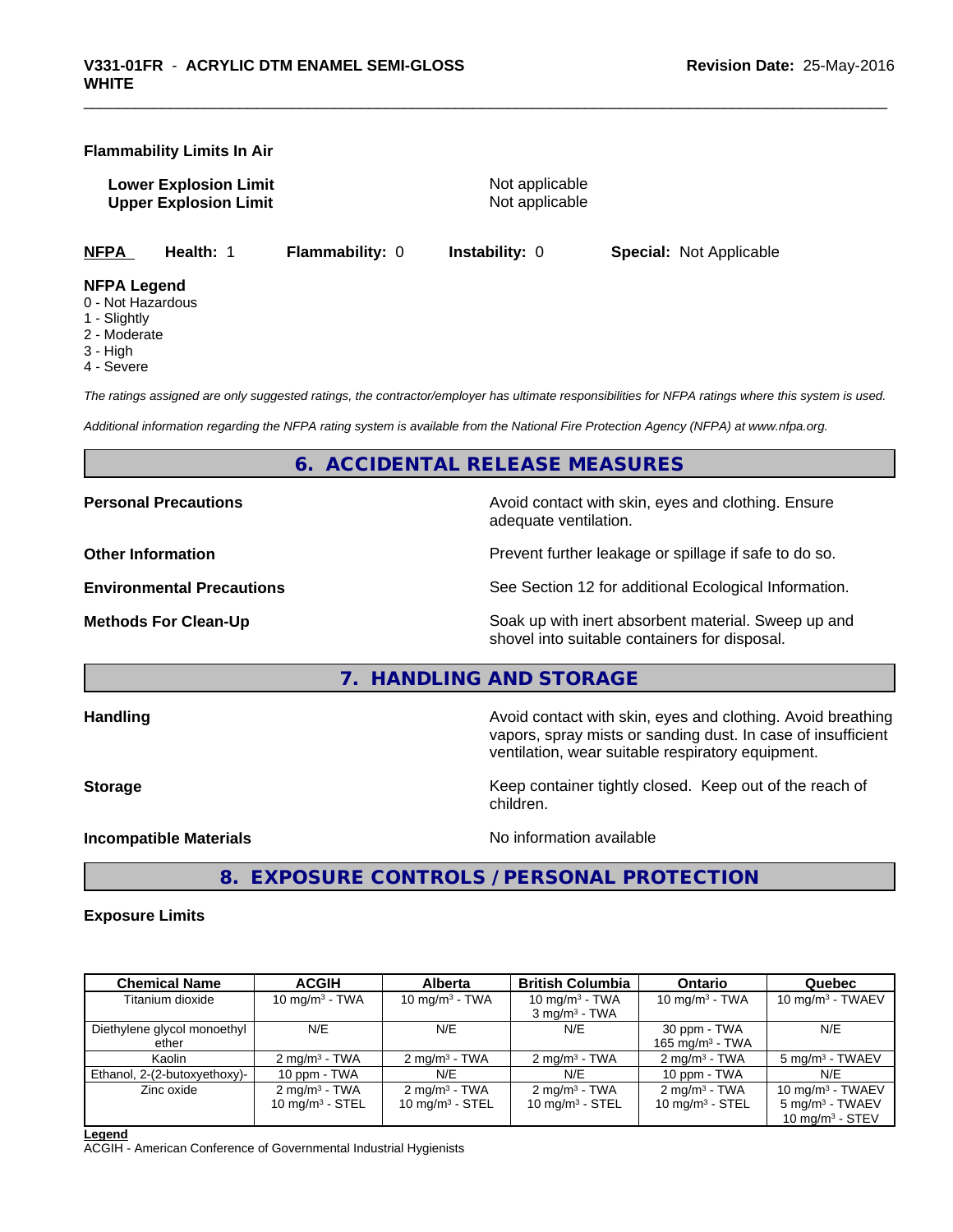Alberta - Alberta Occupational Exposure Limits British Columbia - British Columbia Occupational Exposure Limits Ontario - Ontario Occupational Exposure Limits Quebec - Quebec Occupational Exposure Limits N/E - Not established

# **Personal Protective Equipment**

**Engineering Measures Ensure** Ensure adequate ventilation, especially in confined areas.

**Eye/Face Protection Safety glasses with side-shields. Skin Protection Protection Protective gloves and impervious clothing. Respiratory Protection In case of insufficient ventilation wear suitable respiratory** equipment.

**Hygiene Measures Avoid contact with skin, eyes and clothing. Remove and Avoid contact with skin, eyes and clothing. Remove and Avoid contact with skin, eyes and clothing. Remove and** wash contaminated clothing before re-use. Wash thoroughly after handling.

# **9. PHYSICAL AND CHEMICAL PROPERTIES**

**Appearance** liquid **Odor** little or no odor **Odor Threshold** No information available **Density (Ibs/gal)** 10.2 - 10.4 **Specific Gravity** 1.22 - 1.25 **pH pH**  $\blacksquare$ **Viscosity (cps)** No information available **Solubility Note 2008 Note 2008 Note 2008 Note 2008 Note 2008 Note 2008 Note 2008 Note 2008 Note 2008 Note 2008 Note 2008 Note 2008 Note 2008 Note 2008 Note 2008 Note 2008 Note 2008 Note Water Solubility Water Solubility No information available Evaporation Rate No information available No information available Vapor Pressure** No information available in the North American Monte available in the North American available **Vapor Density No information available No information available Wt. % Solids** 50 - 60 **Vol. % Solids** 40 - 50 **Wt. % Volatiles** 40 - 50 **Vol. % Volatiles** 50 - 60 **VOC Regulatory Limit (g/L)** < 250 **Boiling Point (°F)** 212 **Boiling Point (°C)** 100 **Freezing Point (°F)** 32 **Freezing Point (°C)** 0 **Flash Point (°F)** Not applicable **Flash Point (°C)** Not applicable **Flash Point Method** Not applicable **Flammability (solid, gas)** Not applicable **Upper Explosion Limit** Not applicable **Lower Explosion Limit Contract Accord Accord Accord Accord Accord Accord Accord Accord Accord Accord Accord Accord Accord Accord Accord Accord Accord Accord Accord Accord Accord Accord Accord Accord Accord Accord Accord Autoignition Temperature (°F)**<br> **Autoignition Temperature (°C)** No information available **Autoignition Temperature (°C) Decomposition Temperature (°F)** No information available **Decomposition Temperature (°C)** No information available **Partition Coefficient (n-octanol/water) No information available** 

# **10. STABILITY AND REACTIVITY**

**Reactivity** Not Applicable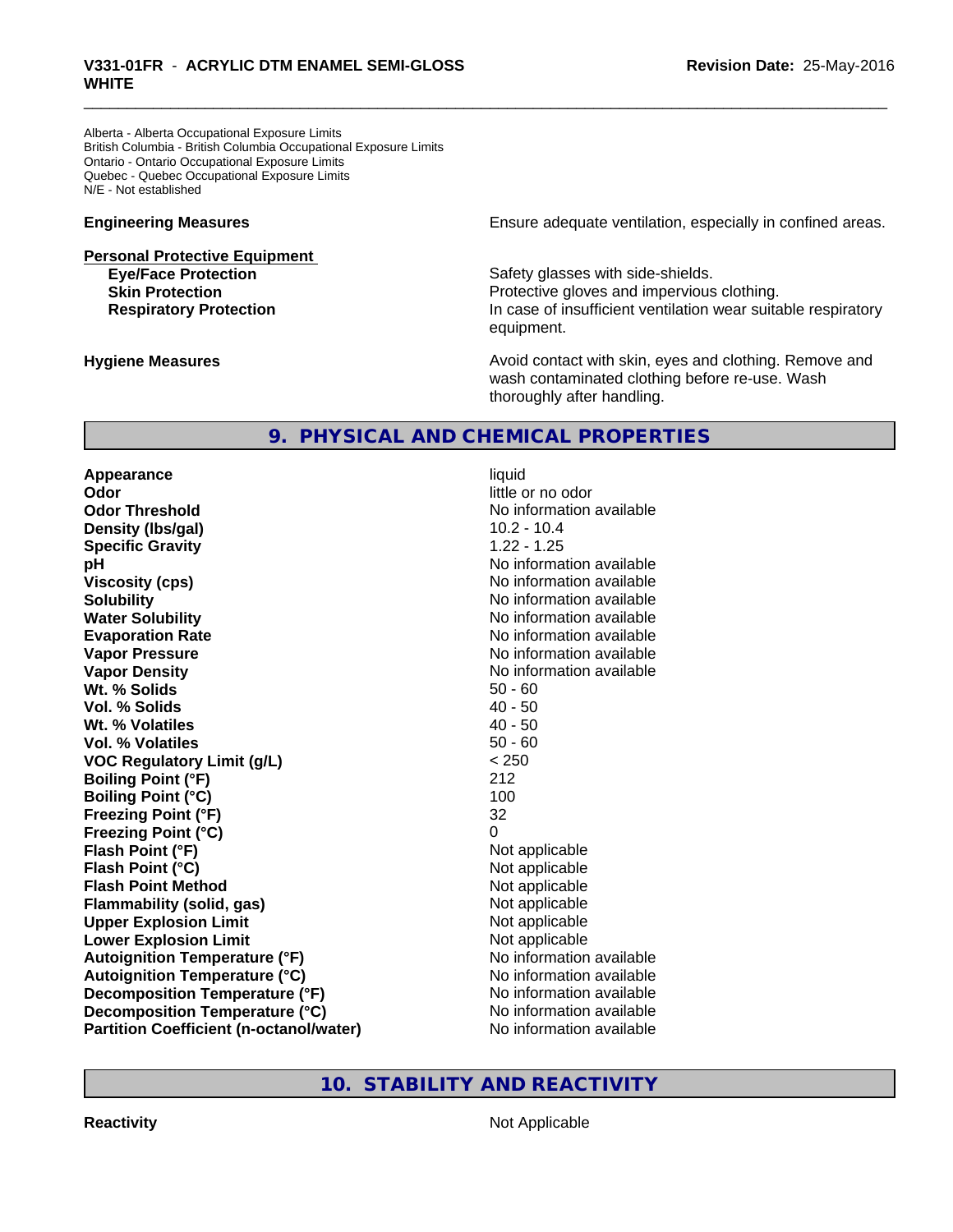| <b>Chemical Stability</b>                 | Stable under normal conditions.          |
|-------------------------------------------|------------------------------------------|
| <b>Conditions To Avoid</b>                | Prevent from freezing.                   |
| <b>Incompatible Materials</b>             | No materials to be especially mentioned. |
| <b>Hazardous Decomposition Products</b>   | None under normal use.                   |
| <b>Possibility Of Hazardous Reactions</b> | None under normal conditions of use.     |

# **11. TOXICOLOGICAL INFORMATION**

**Product Information Information on likely routes of exposure**

| <b>Principal Routes of Exposure</b>  | Eye contact, skin contact and inhalation.                                                  |
|--------------------------------------|--------------------------------------------------------------------------------------------|
| <b>Acute Toxicity</b>                |                                                                                            |
| <b>Product Information</b>           | No information available                                                                   |
| Information on toxicological effects |                                                                                            |
| <b>Symptoms</b>                      | No information available                                                                   |
|                                      | Delayed and immediate effects as well as chronic effects from short and long-term exposure |
| Eye contact                          | May cause slight irritation                                                                |
| <b>Skin contact</b>                  | Substance may cause slight skin irritation. Prolonged or                                   |
|                                      | repeated contact may dry skin and cause irritation.                                        |
| <b>Inhalation</b>                    | May cause irritation of respiratory tract.                                                 |
| Ingestion                            | Ingestion may cause gastrointestinal irritation, nausea,                                   |
|                                      | vomiting and diarrhea.                                                                     |
| Sensitization:                       | No information available.                                                                  |
| <b>Neurological Effects</b>          | No information available.                                                                  |
| <b>Mutagenic Effects</b>             | No information available.                                                                  |
| <b>Reproductive Effects</b>          | No information available.                                                                  |
| <b>Developmental Effects</b>         | No information available.                                                                  |
| <b>Target Organ Effects</b>          | No information available.                                                                  |
| <b>STOT - single exposure</b>        | No information available.                                                                  |
| <b>STOT - repeated exposure</b>      | No information available.                                                                  |
| Other adverse effects                | No information available.                                                                  |
| <b>Aspiration Hazard</b>             | No information available.                                                                  |
|                                      |                                                                                            |

**Numerical measures of toxicity**

**The following values are calculated based on chapter 3.1 of the GHS document**

| ATEmix (oral)                 | 19585 mg/kg  |
|-------------------------------|--------------|
| ATEmix (dermal)               | 107750 mg/kg |
| ATEmix (inhalation-dust/mist) | 135.2 mg/L   |

# **Component**

Titanium dioxide LD50 Oral: > 10000 mg/kg (Rat) Diethylene glycol monoethyl ether LD50 Oral: 7,500 mg/kg (Rat)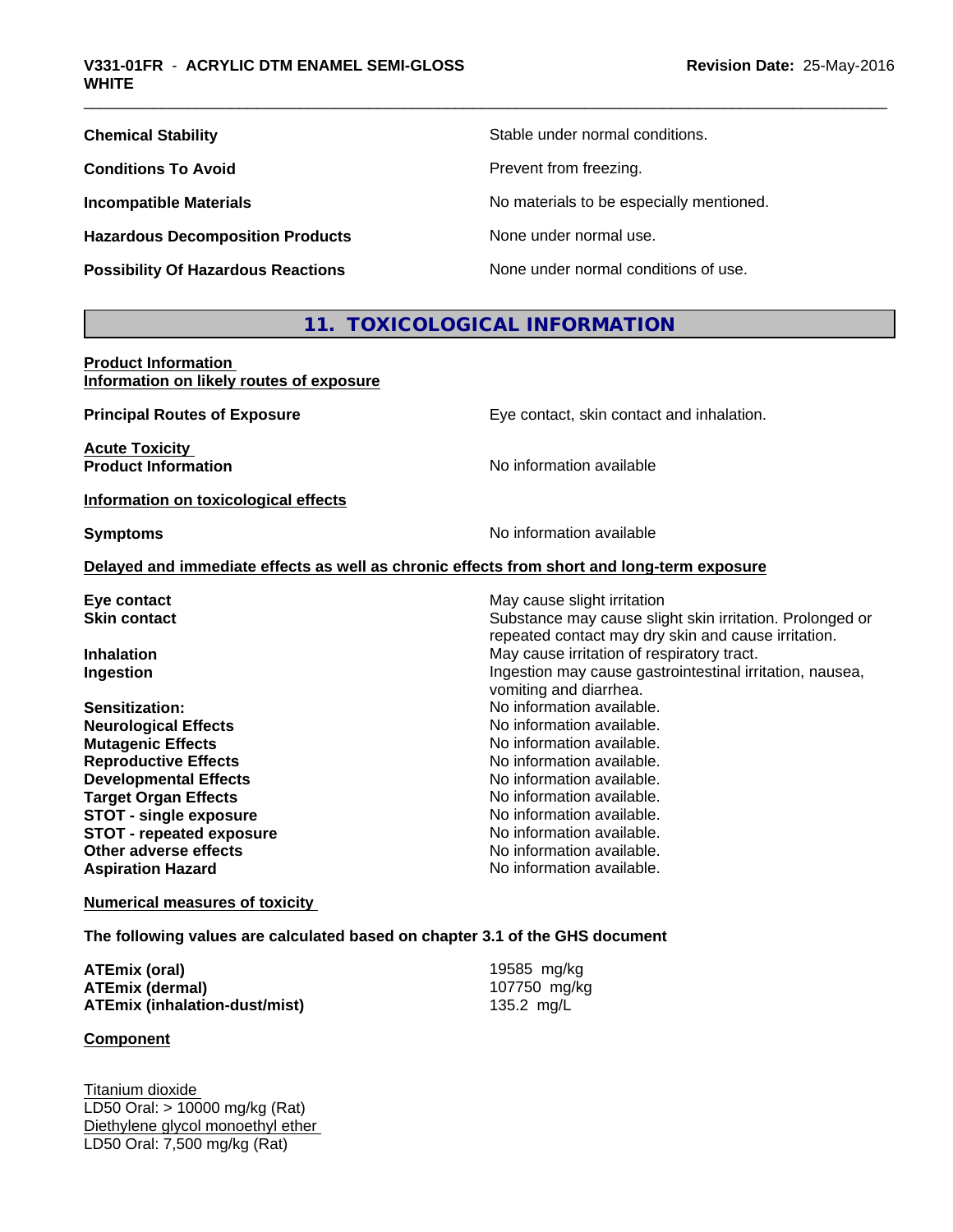# \_\_\_\_\_\_\_\_\_\_\_\_\_\_\_\_\_\_\_\_\_\_\_\_\_\_\_\_\_\_\_\_\_\_\_\_\_\_\_\_\_\_\_\_\_\_\_\_\_\_\_\_\_\_\_\_\_\_\_\_\_\_\_\_\_\_\_\_\_\_\_\_\_\_\_\_\_\_\_\_\_\_\_\_\_\_\_\_\_\_\_\_\_ **V331-01FR** - **ACRYLIC DTM ENAMEL SEMI-GLOSS WHITE**

LD50 Dermal: 4200 mg/kg (Rabbit) LC50 Inhalation (Vapor): > 5240 mg/m<sup>3</sup> (Rat) Kaolin LD50 Oral: > 5000 mg/kg (Rat) Ethanol, 2-(2-butoxyethoxy)- LD50 Oral: 3384 mg/kg (Rat) LD50 Dermal: 2700 mg/kg (Rabbit) Zinc oxide LD50 Oral: 5000 mg/kg (Rat) LC50 Inhalation (Dust):  $> 5700$  mg/m<sup>3</sup> (Rat, 4 hr.)

# **Chronic Toxicity**

# **Carcinogenicity**

*The information below indicateswhether each agency has listed any ingredient as a carcinogen:.*

| <b>Chemical Name</b> | <b>IARC</b>                     | <b>NTP</b> |
|----------------------|---------------------------------|------------|
|                      | 2B<br>Possible Human Carcinogen |            |
| Titanium dioxide     |                                 |            |

Although IARC has classified titanium dioxide as possibly carcinogenic to humans (2B), their summary concludes: "No significant exposure to titanium dioxide is thought to occur during the use of products in which titanium dioxide is bound to other materials, such as paint."

# **Legend**

IARC - International Agency for Research on Cancer NTP - National Toxicity Program OSHA - Occupational Safety & Health Administration

**12. ECOLOGICAL INFORMATION**

# **Ecotoxicity Effects**

The environmental impact of this product has not been fully investigated.

# **Product Information**

# **Acute Toxicity to Fish**

No information available

# **Acute Toxicity to Aquatic Invertebrates**

No information available

# **Acute Toxicity to Aquatic Plants**

No information available

# **Persistence / Degradability**

No information available.

# **Bioaccumulation / Accumulation**

No information available.

# **Mobility in Environmental Media**

No information available.

# **Ozone**

No information available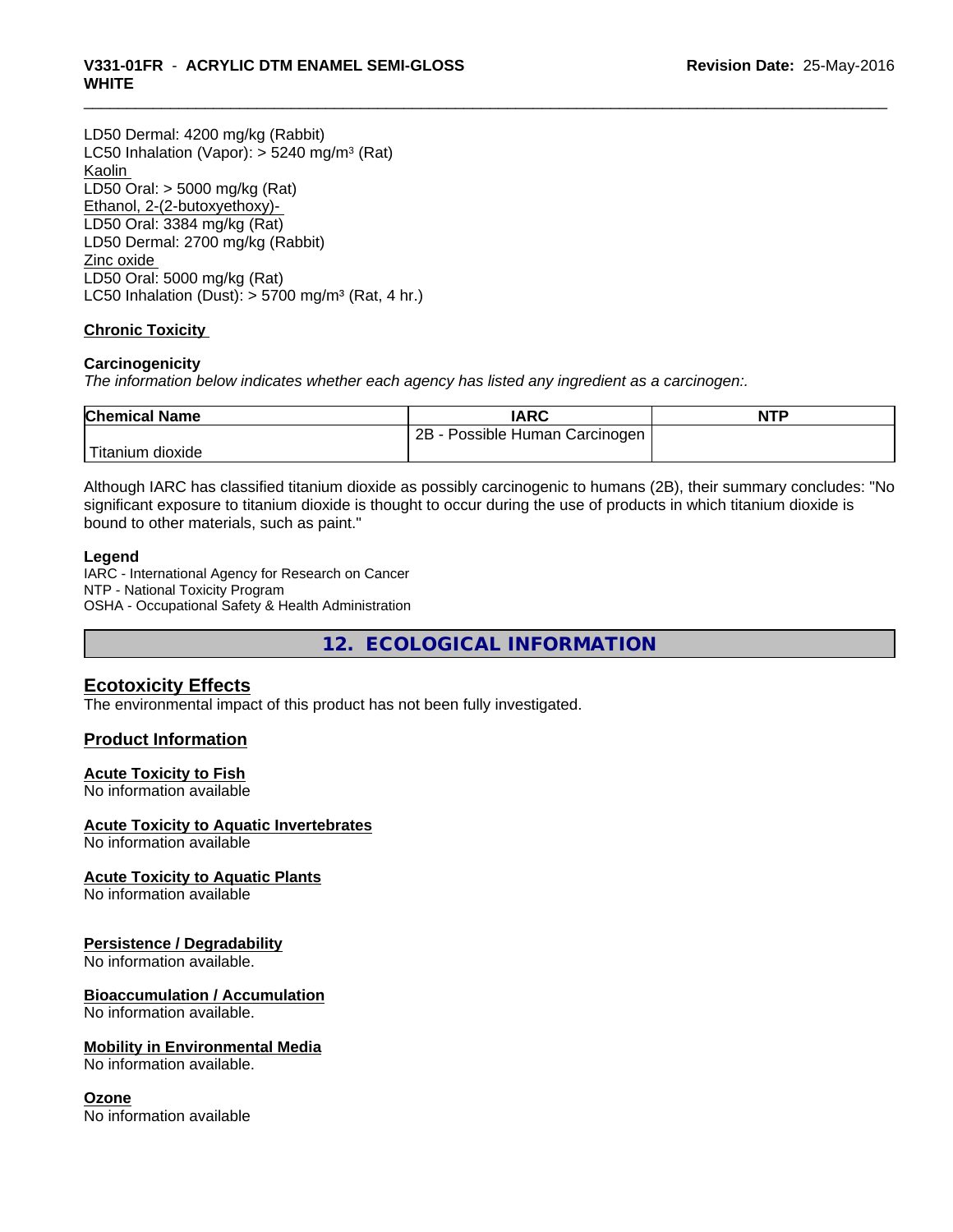# **Component**

# **Acute Toxicity to Fish**

Titanium dioxide  $LC50:$  > 1000 mg/L (Fathead Minnow - 96 hr.)

# **Acute Toxicity to Aquatic Invertebrates**

Ethanol, 2-(2-butoxyethoxy)- EC50: 100 mg/L (Daphnia - 48 hr.)

# **Acute Toxicity to Aquatic Plants**

No information available

# **13. DISPOSAL CONSIDERATIONS**

**Waste Disposal Method Dispose of in accordance with federal, state, provincial,** and local regulations. Local requirements may vary, consult your sanitation department or state-designated environmental protection agency for more disposal options.

# **14. TRANSPORT INFORMATION**

**TDG** Not regulated

**ICAO / IATA** Not regulated

**IMDG / IMO** Not regulated

**15. REGULATORY INFORMATION**

# **International Inventories**

**TSCA: United States** Yes - All components are listed or exempt. **DSL: Canada** Yes - All components are listed or exempt.

# **National Pollutant Release Inventory (NPRI)**

### **NPRI Parts 1- 4**

This product contains the following Parts 1-4 NPRI chemicals:

| <b>Chemical Name</b>                 | <b>CAS-No</b>  | Weight % (max) | <b>NPRI Parts 1-4</b> |  |
|--------------------------------------|----------------|----------------|-----------------------|--|
| Diethylene glycol monoethyl ether    | $111 - 90 - 0$ | - 5%           | Listed                |  |
| Propanoic acid, 2-methyl-, monoester | 25265-77-4     | l - 5%         | Listed                |  |
| with 2,2,4-trimethyl-1,3-pentanediol |                |                |                       |  |
| Ethanol, 2-(2-butoxyethoxy)-         | 112-34-5       | 1 - 5%         | Listed                |  |
| Zinc phosphate                       | 7779-90-0      | $0.25 - 0.5\%$ | Listed                |  |
| Zinc oxide                           | 1314-13-2      | $0.1 - 0.25\%$ | Listed                |  |
|                                      |                |                |                       |  |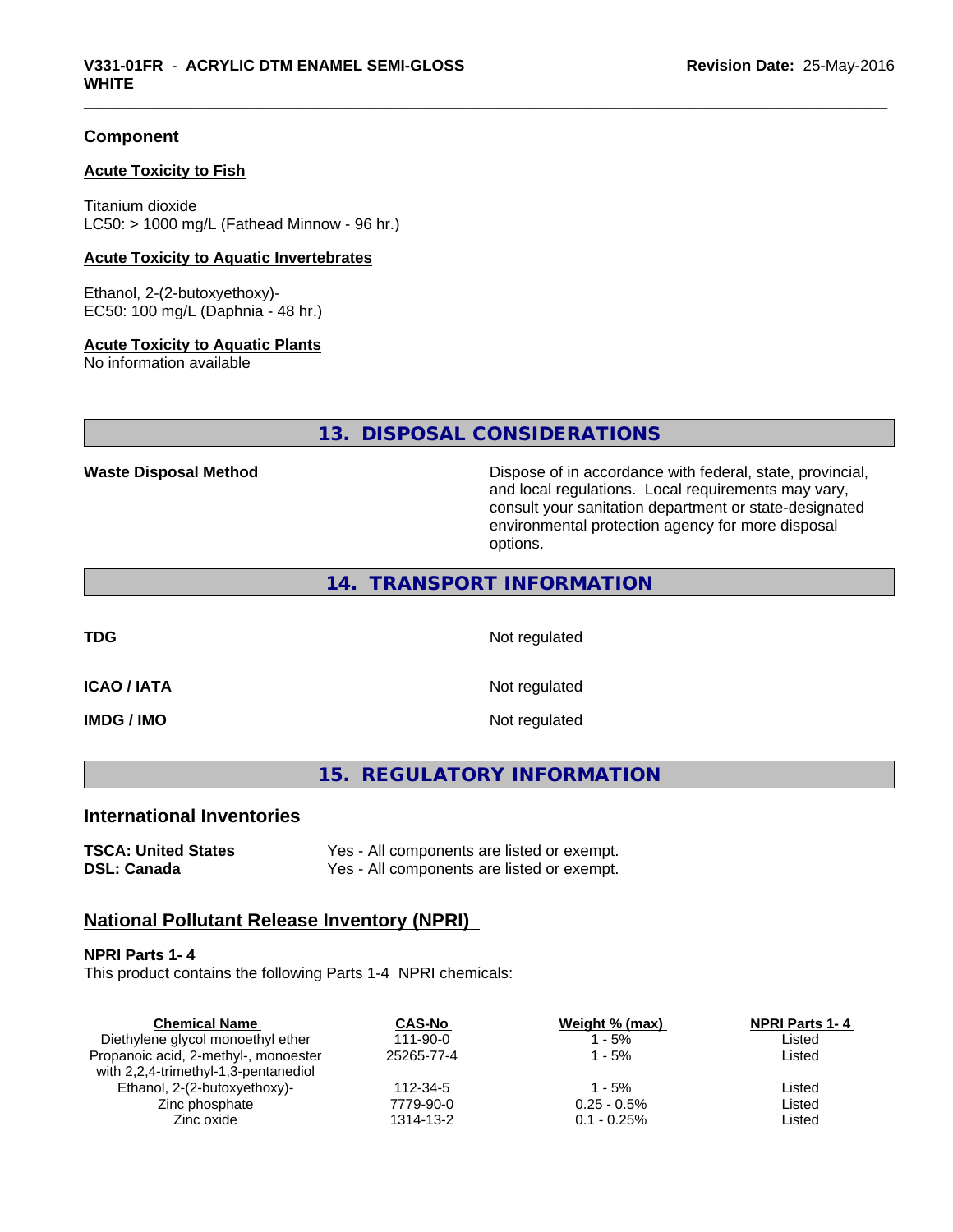# **NPRI Part 5**

This product contains the following NPRI Part 5 Chemicals:

| <b>Chemical Name</b>         | <b>CAS-No</b> | Weight % (max) | <b>NPRI Part 5</b> |
|------------------------------|---------------|----------------|--------------------|
| Ethanol, 2-(2-butoxyethoxy)- | 112-34-5      | 5%             | _isted             |

### **WHMIS Regulatory Status**

This product has been classified in accordance with the hazard criteria of the Hazardous Products Regulations (HPR) and the SDS contains all the information required by the HPR.

| 16. OTHER INFORMATION                     |                                                    |                                                                            |                      |                                                                                                                                               |
|-------------------------------------------|----------------------------------------------------|----------------------------------------------------------------------------|----------------------|-----------------------------------------------------------------------------------------------------------------------------------------------|
| HMIS -<br><b>HMIS Legend</b>              | Health: 1                                          | <b>Flammability: 0</b>                                                     | <b>Reactivity: 0</b> | $PPE: -$                                                                                                                                      |
| 0 - Minimal Hazard                        |                                                    |                                                                            |                      |                                                                                                                                               |
| 1 - Slight Hazard                         |                                                    |                                                                            |                      |                                                                                                                                               |
| 2 - Moderate Hazard<br>3 - Serious Hazard |                                                    |                                                                            |                      |                                                                                                                                               |
| 4 - Severe Hazard                         |                                                    |                                                                            |                      |                                                                                                                                               |
| * - Chronic Hazard                        |                                                    |                                                                            |                      |                                                                                                                                               |
|                                           |                                                    | X - Consult your supervisor or S.O.P. for "Special" handling instructions. |                      |                                                                                                                                               |
|                                           | present under the actual normal conditions of use. |                                                                            |                      | Note: The PPE rating has intentionally been left blank. Choose appropriate PPE that will protect employees from the hazards the material will |
|                                           |                                                    |                                                                            |                      |                                                                                                                                               |

*Caution: HMISÒ ratings are based on a 0-4 rating scale, with 0 representing minimal hazards or risks, and 4 representing significant hazards or risks. Although HMISÒ ratings are not required on MSDSs under 29 CFR 1910.1200, the preparer, has chosen to provide them. HMISÒ ratings are to be used only in conjunction with a fully implemented HMISÒ program by workers who have received appropriate HMISÒ training. HMISÒ is a registered trade and service mark of the NPCA. HMISÒ materials may be purchased exclusively from J. J. Keller (800) 327-6868.*

**WARNING!** If you scrape, sand, or remove old paint, you may release lead dust. LEAD IS TOXIC. EXPOSURE TO LEAD DUST CAN CAUSE SERIOUS ILLNESS, SUCH AS BRAIN DAMAGE, ESPECIALLY IN CHILDREN. PREGNANT WOMEN SHOULD ALSO AVOID EXPOSURE. Wear a NIOSH approved respirator to control lead exposure. Clean up carefully with a HEPA vacuum and a wet mop. Before you start, find out how to protect yourself and your family by logging onto Health Canada @

http://www.hc-sc.gc.ca/ewh-semt/contaminants/lead-plomb/asked\_questions-questions\_posees-eng.php.

| <b>Prepared By</b>                                  | <b>Product Stewardship Department</b><br>Benjamin Moore & Co.<br>101 Paragon Drive<br>Montvale, NJ 07645<br>855-724-6802 |  |  |
|-----------------------------------------------------|--------------------------------------------------------------------------------------------------------------------------|--|--|
| <b>Revision Date:</b><br><b>Reason For Revision</b> | 25-May-2016<br>Not available                                                                                             |  |  |

#### **Disclaimer**

The information contained herein is presented in good faith and believed to be accurate as of the effective date shown above. This information is furnished without warranty of any kind. Employers should use this information only as a **supplement to other information gathered by them and must make independent determination of suitability and** completeness of information from all sources to assure proper use of these materials and the safety and health of employees. Any use of this data and information must be determined by the user to be in accordance with applicable **federal, provincial, and local laws and regulations.**